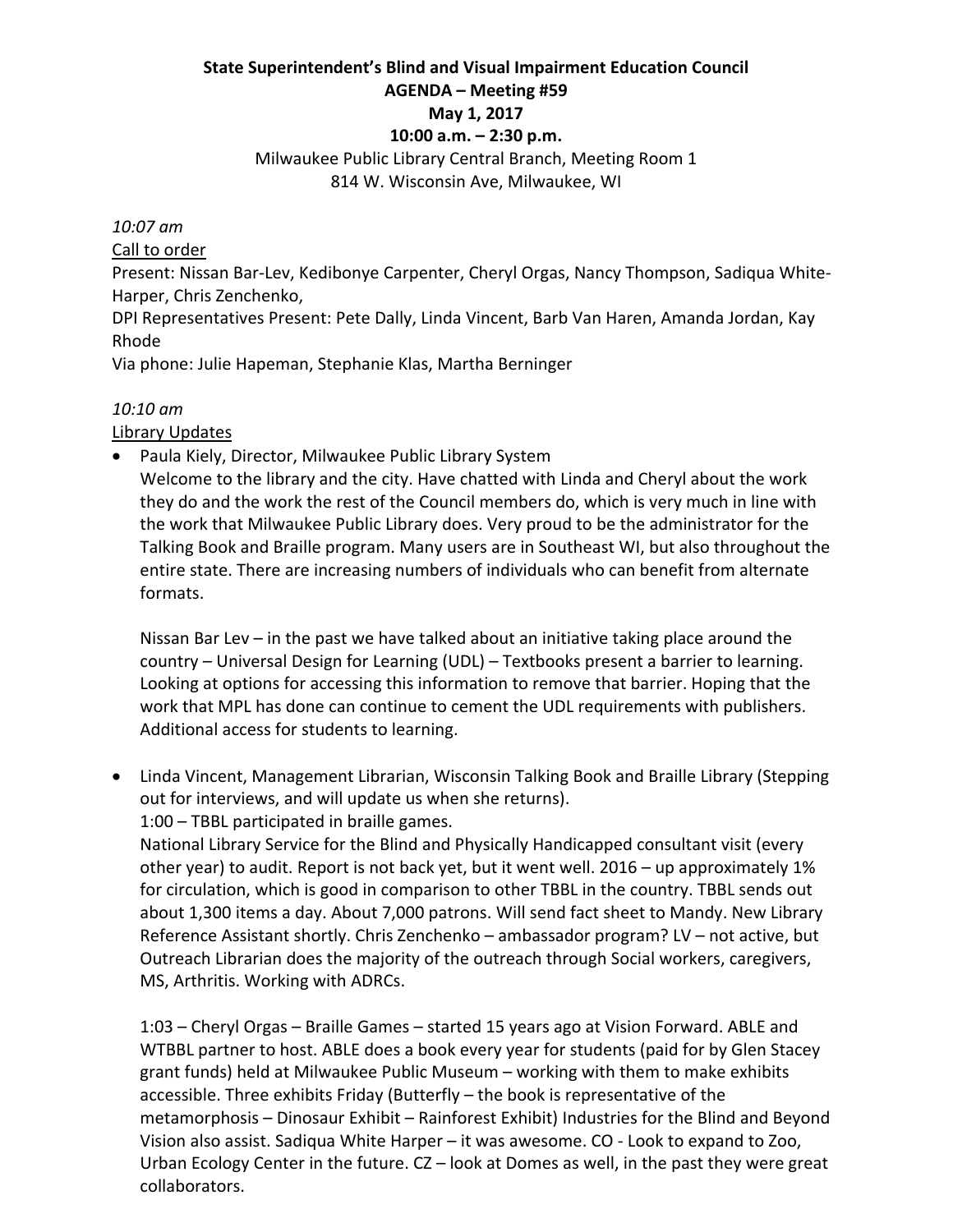Discussion regarding lower attendance at the games – perhaps do it outside of the testing window.

● 10:40 - Martha Farley Berninger, Director, DPI Resources for Libraries and Lifelong Learning Working with Linda and TBBL – department has put a lot of effort into accessibility for websites. Monseto – Kara Ripley working with DPI and TBBL to make sure that the pages are accessible. Always open to any feedback or recommendations the Council may have in relation to accessibility. CZ – Peoplesoft issues, mandatory modules. Working on accessibility issues, and hopefully within the next couple of months access will be improved.

An open position – school library media consultant – working very hard to fill that position (open since January) reposted a second time. Interview this month, and hope to have someone in the role in June.

The current BadgerLink databases will be renewed for another year. Procurement complications. With the exception of a computer skills training module piece.

# *10:45 am*

## DPI Updates

 Barb Van Haren, Director, DPI Special Education Team Federal and state level items that may be of interest. Andrew F case (Supreme court case) – a student with autism, parents pursued action against the Douglas Cty school system in Colorado because Andrew was not making sufficient progress. One significant piece was that his IEP goals were carried over year after year without progress. An IEP written where the child can receive some benefit "de minimus" was rejected and told to have "appropriately ambitious" goals. BVH – working very hard at the department in regards to college and career ready IEPs for all students 3‐21. Focusing on high expectations for students with IEPs and increasing student results. Goals written in an ambitious and achievable manner, and if the child is not reaching those goals, the team reconvene to discuss why. This focus aligns nicely with this case as well as FAPE guidance from the Federal level. Raising that bar, focusing on high expectations and results, and students having access to the same rigor and standard.

Watching government funding issue in regards to government shutdown. IDEA will likely be frozen, but no decrease, and perhaps a slight increase for students 3‐21. WI submits their requests May 12. Looking at governor's budget right now. Categorical aids request was not put in the proposed budget. A new bill SB 211 is asking for an increase from 26% to 33%. Larson introduced. NBL – 20 years ago it was 70%. Nancy Thompason – how did the decrease happen? NBL – combination of things. One part is the growth of Special Education. Percentage was formerly in the statutes but was removed because unobtainable, so now is whatever is available. NBL – mental health money? BVH – focusing on training and screening and new School Social Workers. Also a grant opportunity for transition services, remains in budget currently. Law that precludes districts from participating in job experiences that provide sub minimum wage. Looking at using the grant to assist in that transition.

Number of students in Wisconsin with IEPs – Departmental data collection software is new. WISE Dash and WISE Data. October 1 count - 119,336 students with IEPs. That is slightly down from the previous year  $(2,500)$ . Slight decreases over that last few years in total numbers. Correlates with decrease in student numbers. 13% of overall students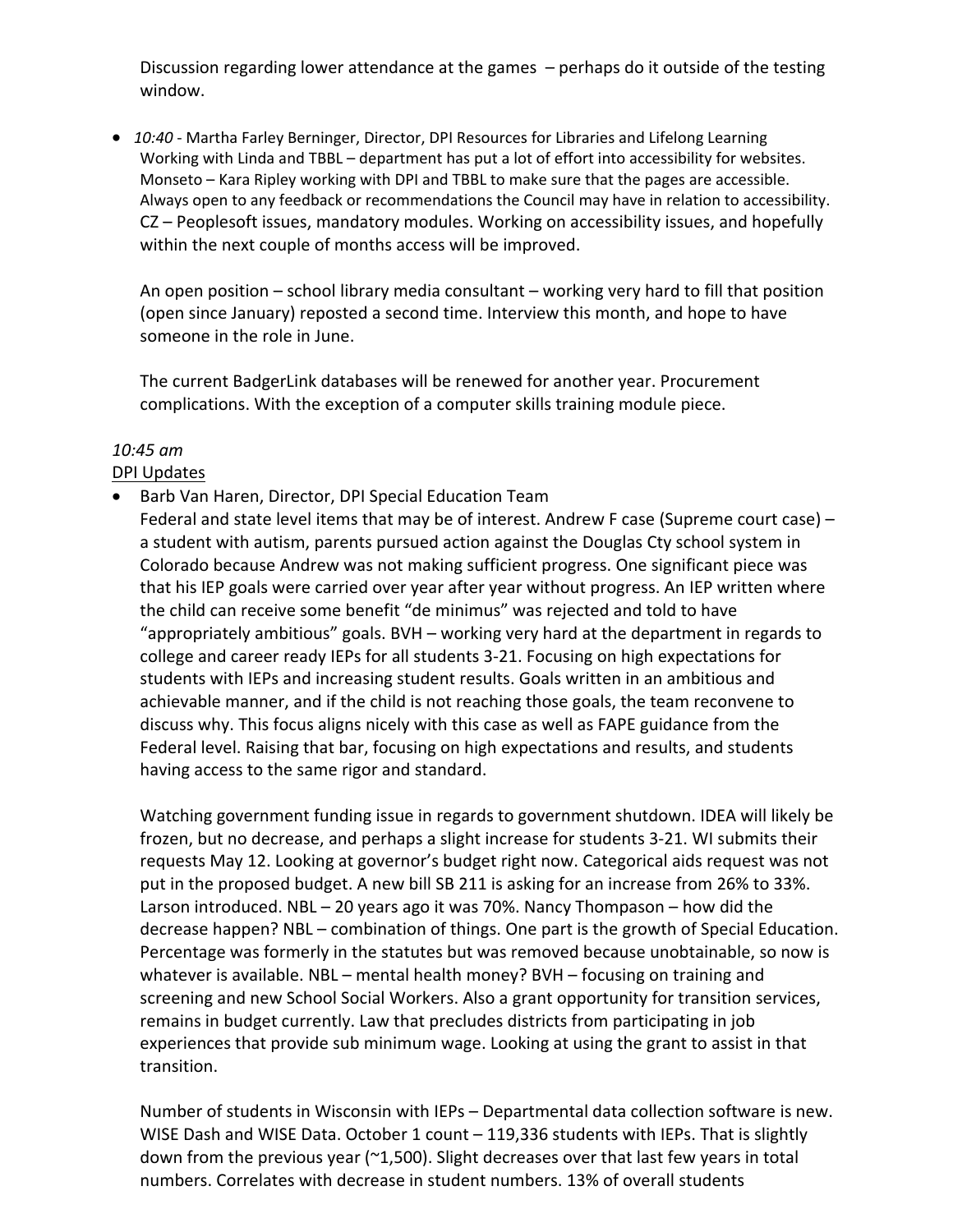approximately.

Dr. Tony Evers continues in his role as State Superintendent. Work focusing on equity. Working hard at training among our staff in regards to equity issues. In regards to students of colors, ELL and students with IEPs.

Manka Mitchell – new compliance consultant. Rita Fuller – Family Engagement Consultant (parent and SE teacher from Beloit) working closely with WISPE and FACETS, and chairing the SS SE Advisory Council. Jessica Nichols – support students with autism or EBD along with mental health and trauma needs. Soon to hire disproportionality consultant. Outreach directors for both schools.

 *11:00* Peter Dally, Director, Wisconsin Center for the Blind and Visually Impaired NC's Tournament for Swim/Forensics – won first place in forensics for the  $4<sup>th</sup>$  out of the last 5 years. An incredible triumph. Swimming came in  $3^{rd}$ . Twelve swimmers on team. Cannot overstate the importance of the Extra Curricular programs, especially at the school. These programs have a huge impact on our students, especially in their confidence. SWH – If Outreach could do a Short Course so high school kids in districts could earn PE credits in courses that actually benefit them, it would be amazing, so they can actually be involved. PD – Will keep looking into it. Kay Rhode – Karly Weaver is the new Short Course TVI, and is looking at similar opportunities, so we will be sure to loop her into the discussion.

Enrollment – last five years have gone up each year. Last year the high mark was 63, this year so far at 62. Not there just for numbers. Great instructional personel and staff. College and Career Readiness program is going really well, with Tony King and Becky Heimerl instructing. Making a huge difference for so many students to have access to the local colleges while having support and the ECC skills.

New hires – Karly Weaver – Outreach TVI – very motivated. Carolyn Conroy – ID teacher, was one of our student teachers. Many dorm staff – Tanishia Davis, Kelley Oakey. So much learning goes on in the dorm, underscores the importance of hiring good people. Karla Parrish and Christine France – RNs.

Yerkes/University of Chicago partnership – Astronomy day last week – Dr. Wanda Diaz Merced, Dr. Nick Bonne (both of whom are blind astronomers), and Dr. Al Harper. All day event with hands‐on activities as well as presentations. Believe our math and science program has been preparing the students to receive this kind of information. Another facet of this partnerships is EPIQ event this summer. Hosting on campus, around 60 teachers coming for this program.

Collaborative Vision Conference last week in Steven's Point. NFB conference as well recently.

Outreach Director – Stacy Grandt has retired. Position will be posted this week. Stacy was with us for 16 years. We will really miss her. She has put together information to set the next director up for success. Kay is assisting us during the interim, along with the outreach team. Late July is the hopeful start date.

*168th year of operation*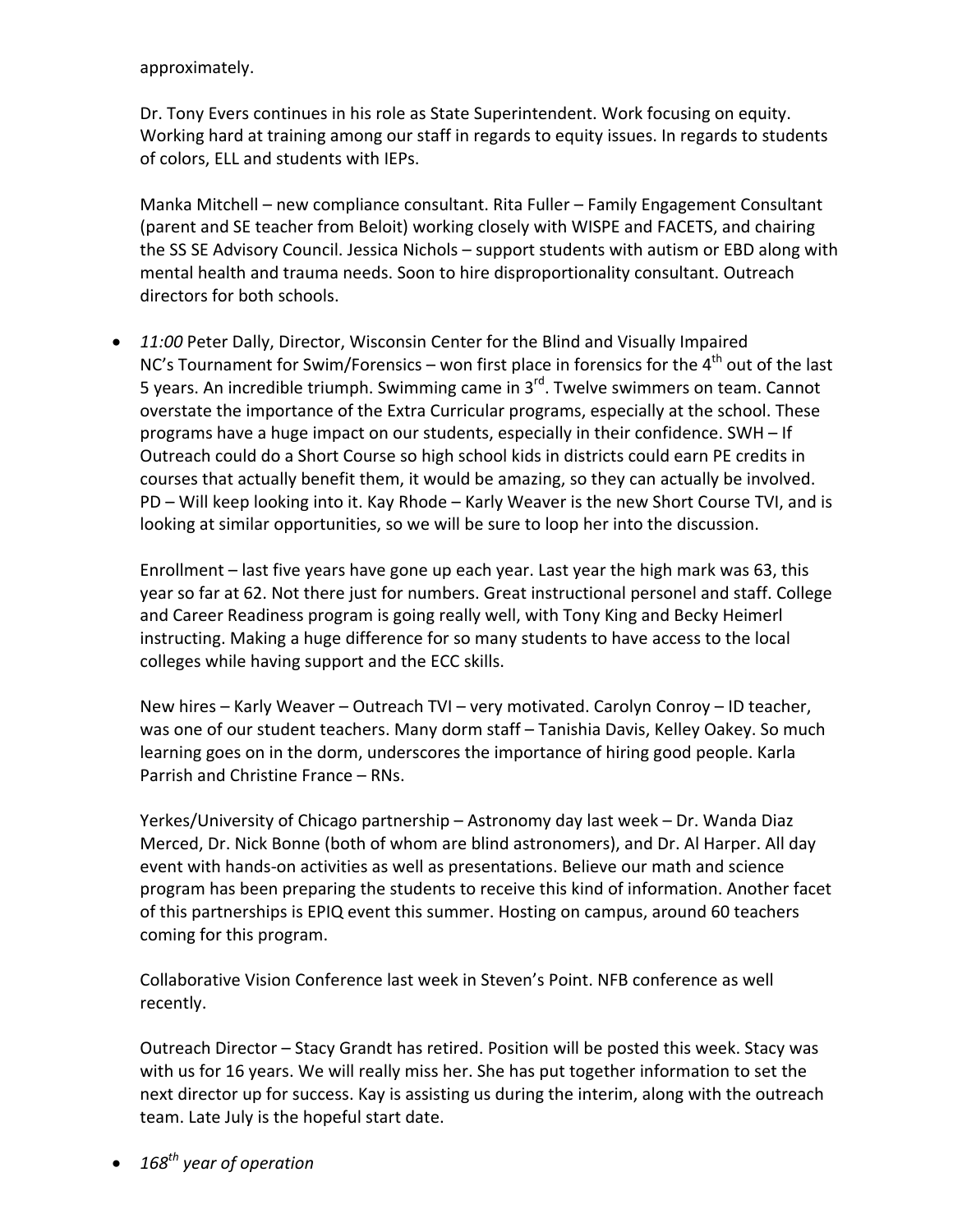NBL – in terms of interaction with LEAs – other than placement – Short Courses – how satisfied are you that the word is out, and people know about short courses – is there a need for improvement? PD – yes, about all of our programs. We have struggled. SWH – appreciate the packet with information. PD – Barb sends out information frequently as well. KR – we are starting an update email list for Parents and Administrators as well. The goal is to do a monthly update, which would have the calendar for the next three months. NBL – recently spoke with a colleague in regards to an individual who was recently blinded. Discussed Short Courses for immediate needs such as that, for intensive support. Some directors don't know about that availablity. How do we make that wealth of talent apparent? BVH – we have been trying to be more intentional about including items from both Centers in the weekly updates for directors. During the sectionals for the State Superintendent's Leadership Conference in the fall, Barb is requesting to add the schools. It would be important for the schools to have an ongoing presence. CASS Conference. To keep schools in the forefront. Also the New Director's Academy.

#### *10:15 am*

Teacher Training Updates (UW‐Platteville TVI Training Program, Instructional Coaching)

- Kay Rhode, Orientation & Mobility Specialist, WCBVI Outreach Update to what she and Alisha Ragainis presented on last June. Set up to match a veteran teacher with a new to the field teacher. To provide support. Had three coaches for four proteges. The next year will have five coaches who will be trained this summer. Gather proteges through word of mouth as well as licensing questions. Information sent out via Barb's weekly email to SED alerting them to the program as well. The program has been more than we had hoped for in regards to the success in supporting. The coaches also felt additional support from the other coaches, which was an added benefit. Modeled after some other states' programs, such as Texas. NT – are the coaches compensated? KR – WCBVI has contracted with them and reimbursed mileage. NBL – Where are the coaches coming from? KR – we hand picked the first year coaches, but this year did have an application process including a supervisor recommendation, a teacher recommendation, a letter of recommendation, and reference checks. PD – Such a great program to provide support for the TVIs that often feel isolated. NBL – geographically? KR – last year a group in Hudson, Sparta area, SW WI. A good variety of situations that gave us a feel for different needs. Upcoming will be Milwaukee area, Appleton area, Racine. NBL – where would the initiative from within come? How do we provide the incentive/value for them to participate? PD – From a SED point of view, in the first three years is when professionals make up their mind about continuing in the field. With support, they are more likely to continue. NT – how are the meetings handled? KR – An initial in-person meeting, then continuing communication however they choose. Two more in‐person meetings (perhaps at conferences) and the coach observing the protégé. Proteges also gained a lot from observing their coaches. KR – training in the summer goes over best practices as well as soft skills such as communication/listening, working with a team. SWH – Thinking about when I began, and in the first year I was burnt out. Having support is tremendously helpful. BVH – speaking at CASS conference this week. During her DPI update, there is a slide on Outreach. Can add this to that list to include. NBL – very beneficial. All SED are struggling with a shrotage, and without support, with have an even larger issue. KR – IC goes hand in hand with the UW‐P program.
- UW-P entering its third year. Four candidates entering the program. A great group of intstructors working together to look at what can overlap and support between courses. A collaboration between UW‐P and WCBVI Outreach.